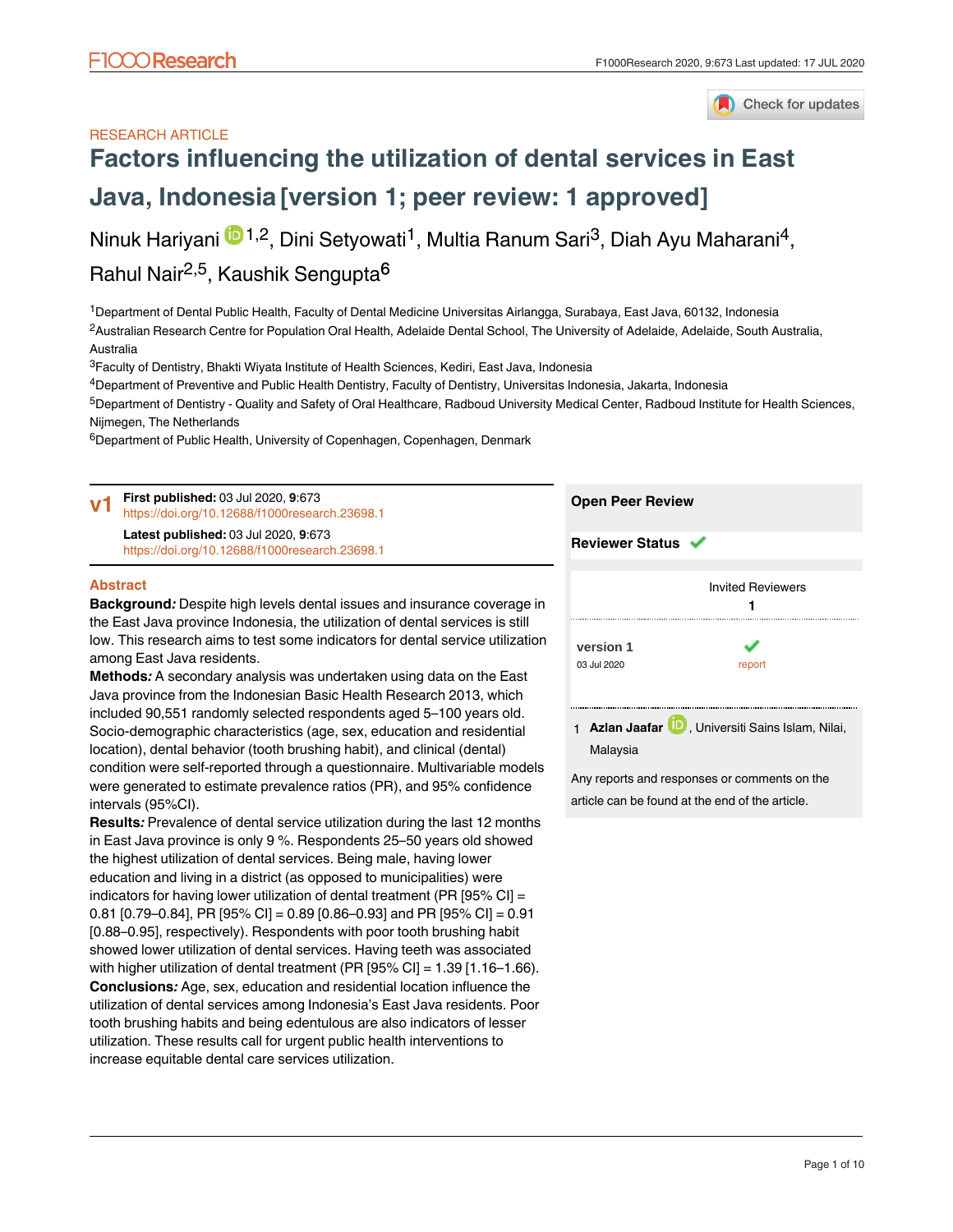#### **Keywords**

dental service utilization, edentulism, tooth brushing habits, Indonesian, population-based study

**Corresponding author:** Ninuk Hariyani (ninuk\_hariyani@yahoo.co.id)

**Author roles: Hariyani N**: Conceptualization, Data Curation, Formal Analysis, Funding Acquisition, Methodology, Writing – Original Draft Preparation, Writing – Review & Editing; **Setyowati D**: Writing – Review & Editing; **Sari MR**: Writing – Review & Editing; **Maharani DA**: Writing – Review & Editing; **Nair R**: Formal Analysis, Writing – Review & Editing; **Sengupta K**: Writing – Review & Editing

**Competing interests:** No competing interests were disclosed.

**Grant information:** This work was supported by the Ministry of Technology, Research, and Higher Education of the Republic of Indonesia [563/UN3.14/LT/2019].

*The funders had no role in study design, data collection and analysis, decision to publish, or preparation of the manuscript.*

**Copyright:** © 2020 Hariyani N *et al*. This is an open access article distributed under the terms of the [Creative Commons Attribution License,](http://creativecommons.org/licenses/by/4.0/) which permits unrestricted use, distribution, and reproduction in any medium, provided the original work is properly cited.

**How to cite this article:** Hariyani N, Setyowati D, Sari MR *et al.* **Factors influencing the utilization of dental services in East Java, Indonesia [version 1; peer review: 1 approved]** F1000Research 2020, **9**:673 <https://doi.org/10.12688/f1000research.23698.1>

**First published:** 03 Jul 2020, **9**:673<https://doi.org/10.12688/f1000research.23698.1>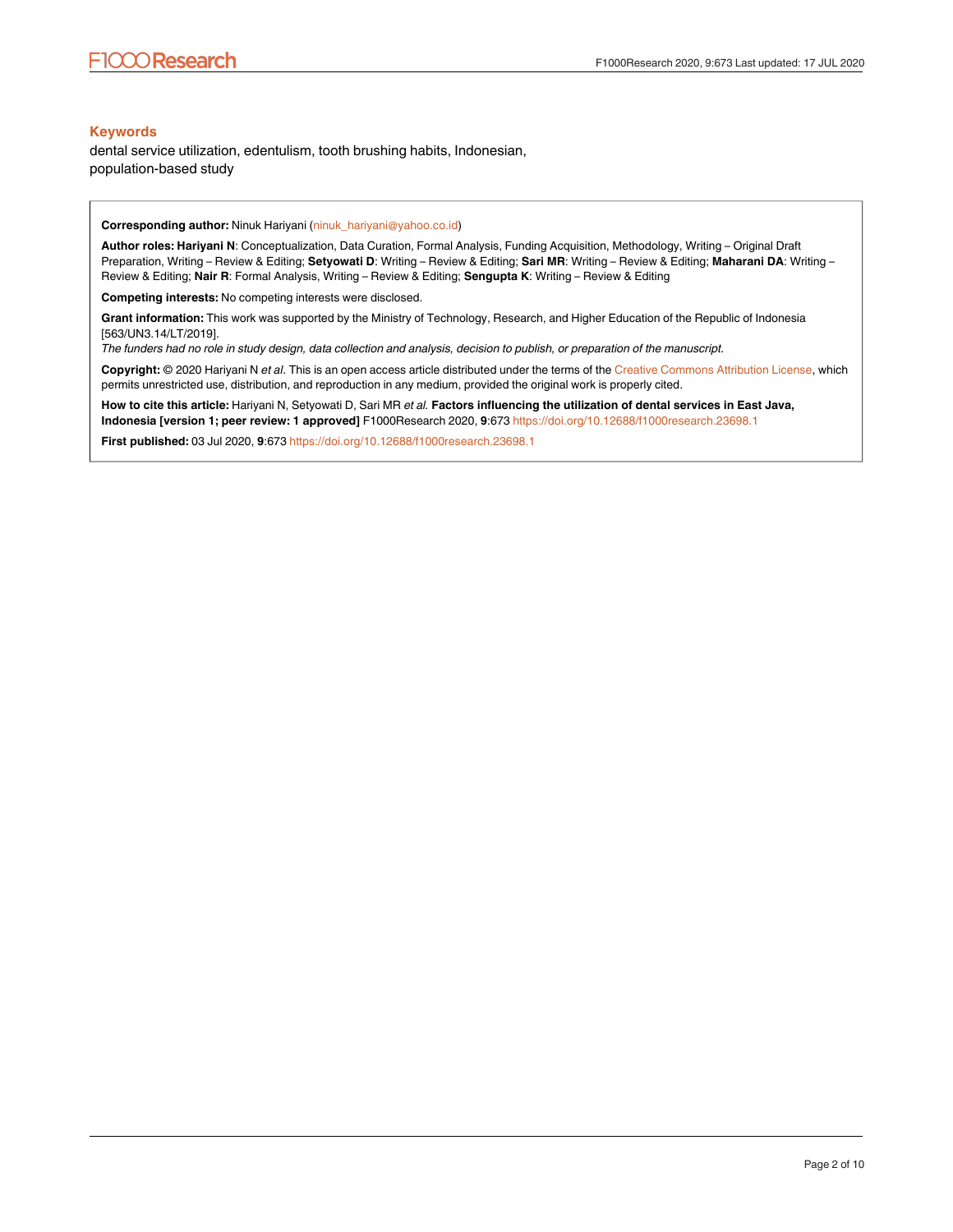#### **Introduction**

Health is a fundamental right of every human being without discrimination related to race, religion, and socioeconomic status ([World Health Organization, 2015](#page-7-0)). Oral health is integral to the overall health of human beings (Peres *et al.*[, 2019;](#page-7-0) [World](#page-7-0)  [Health Organization, 2020\)](#page-7-0). However, in most countries, access to and utilization of oral health services are limited [\(Glick](#page-7-0) *et al.*, [2012;](#page-7-0) [Petersen, 2003; Watt](#page-7-0) *et al.*, 2019). Lack of access to such services can have a detrimental impact on people's general health and quality of life ([Petersen, 2003](#page-7-0)). Tooth loss is mainly the result of accumulated dental diseases as a product of low utilization of dental services ([Petersen, 2003\)](#page-7-0).

One of the commonly used indices to assess the utilization of dental services is the percentage of the population attending a dental visit in the previous year (Bayat *et al.*[, 2008\)](#page-7-0). The utilization of dental services is varied across countries. In developing countries, the majority of people only visits the dentist for pain relief rather than preventive care [\(Varenne](#page-7-0) *et al.*, 2006), while in developed countries about 40–80% of the adults visit a dentist in a given year [\(Bayat](#page-7-0) *et al.*, 2008).

Previous research has indicated certain factors that influence dental service utilization. For example, socio-demographic factors related to dental service use include age, sex, education, and residential location. Moreover, poor health behaviors are usually clustered in the same person wherein a person with a bad tooth brushing habit also rarely accesses dental treatments (Jordao *et al.*[, 2018](#page-7-0)). Furthermore, dental clinical condition such as dental status (dentate vs edentulous) could influence the utilization of dental services as it differentiates the amount of dental treatment need. So far, utilization of dental services and factors related to it have been mainly reported in developed countries, while such reporting in developing countries has been limited.

Oral health is a much neglected field of research in developing countries, including in Indonesia. Indonesia is the fourth most populated country in the world after China, India, and the United States of America [\(United Nation, 2019](#page-7-0)). Cases of dental caries in this country is high; for example, more than 88% of the population has been estimated to have experienced caries, with 45% having untreated caries ([The Ministry of Health,](#page-7-0) [Republic of Indonesia, 2019\)](#page-7-0). Currently, Indonesia is in the process of establishing universal health coverage through Jaminan Kesehatan Nasional (JKN), wherein basic dental health is included in the insurance coverage. This universal health coverage program was implemented as a capitation system whereby the dentists are paid a fixed amount for the number of people who were under their care [\(Deloitte Indonesia, 2019](#page-7-0)). The participants in the insurance scheme include Contribution Assistance Recipients (PBI) and non-PBI members ([Deloitte](#page-7-0) [Indonesia, 2019\)](#page-7-0). PBI include poorer citizen whose insurance is funded by the government through taxes. Non-PBI members include other citizens not categorized as poor, who need to subscribe to the insurance scheme by paying for it monthly (e.g., through deduction directly from their income) ([Deloitte](#page-7-0) [Indonesia, 2019](#page-7-0)). A comprehensive assessment of the JKN

program conducted by the Government of Indonesia in 2017 found that JKN has managed to bring 76% of Indonesia's population under the program; this is considered an impressive coverage rate [\(Social Insurance Administration Organization,](#page-7-0)  [2019\)](#page-7-0).

Despite the high level of dental problems and the high insurance coverage, the use of dental treatment among the Indonesian population is very low ([The Ministry of Health](#page-7-0) [Republic of Indonesia, 2013b\)](#page-7-0). Indonesian Basic Health Research (Riset Kesehatan Dasar/RISKESDAS) 2018 showed that only 8.1% of Indonesians used dental services ([The Ministry of](#page-7-0)  [Health Republic of Indonesia, 2013b](#page-7-0)). In Indonesia, East Java is the second most populated province with a slightly below average national dentist-population ratio [\(The Ministry of](#page-7-0) [Health Republic of Indonesia, 2013a](#page-7-0)). The insurance coverage in this province is 80%. However, treat utilization for dental issues in this province is similar to the national estimate which is 8.6% vs 8.1%, respectively [\(The Ministry of Health, Republic of](#page-7-0) [Indonesia, 2013b\)](#page-7-0). Understanding the factors influencing dental service utilization among East Java residents is needed as a fundamental step to develop policy to increase the utilization of the services.

Therefore, this study aimed to explore the associations of sociodemographic characteristics, behavioral factors, and clinical condition on the utilization of dental services among East Java residents.

#### **Methods**

#### Study population and research design

This secondary data analysis used data from the 2013 Indonesian Basic Health Survey (Riskesdas 2013). Riskesdas 2013 was a cross sectional national survey. It was part of a serial Indonesian national basic health survey conducted every six years. As the latest Riskesdas data is not currently open to the public, the Riskesdas 2013 data was used in this analysis. Riskesdas 2013 used a three-stage, stratified cluster sampling design to select a representative sample of Indonesian residents. The sampling frame was households recorded in the 2010 bloc census database, revalidated by the 2013 enumerator team. Indonesia was stratified into metropolitan and non-metropolitan areas by provincial status, with clusters based on district or municipality, which were selected with probability proportional to size. All persons in the household were included in the census. Final respondents were 294,959 households with the mean number of residents equal to 3.8. Response rate for the Indonesian residents was 93%. Details of the 2013 Indonesian national basic health research report has been published elsewhere ([The Ministry of Health,](#page-7-0)  [Republic of Indonesia, 2013b](#page-7-0)). For the purpose of this analysis, a subset of East Java participants 5 to 100 years old who participated in the survey was analyzed.

#### Data collection and management

Data was collected through a questionnaire in the Indonesian language. The outcome of interest was utilization of dental services. It was self-reported by respondents by answering a single question "Have you received dental treatment(s) during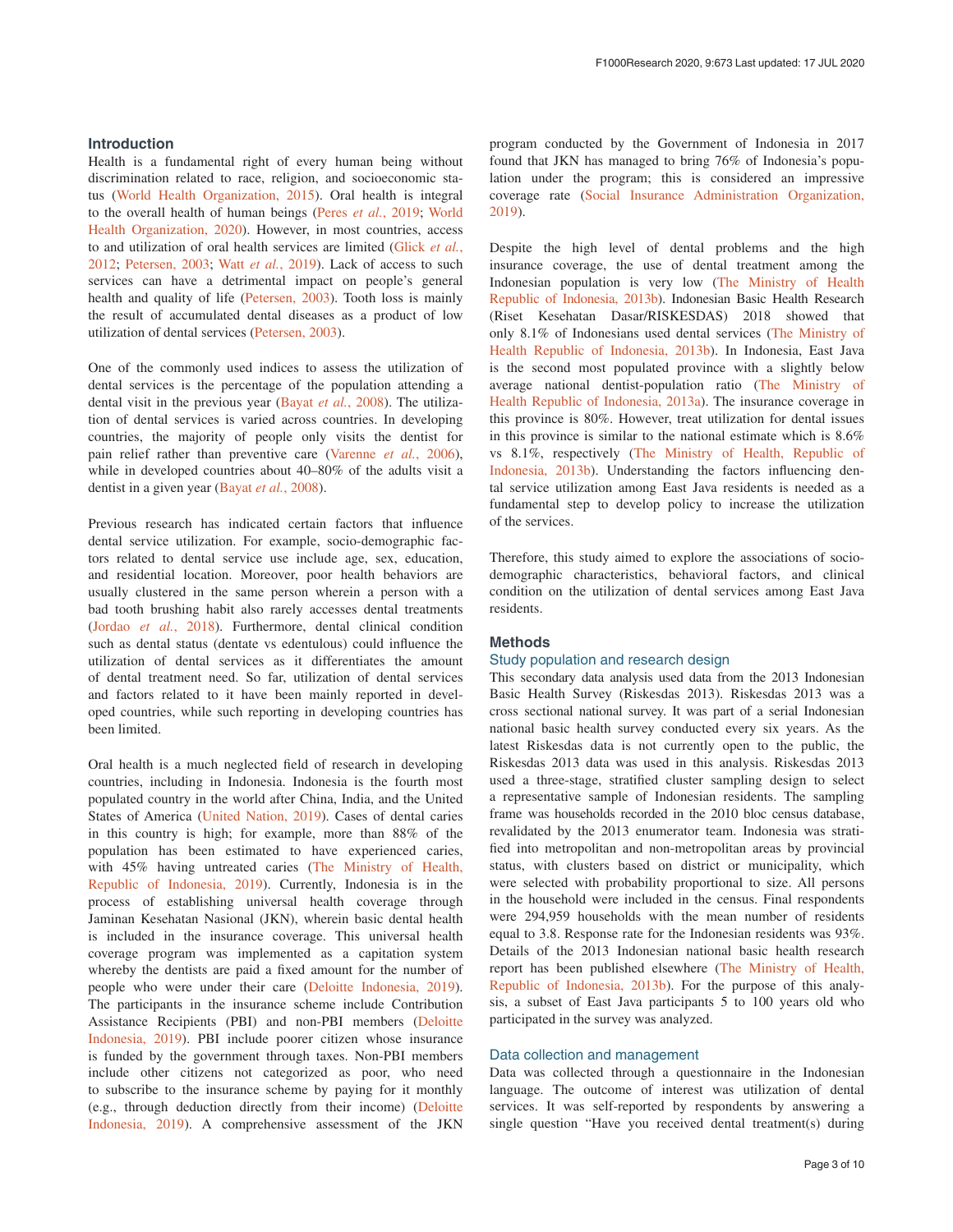the last twelve months?" The response options were yes or no. Indicators of the dental service utilization were sociodemographic characteristics, behavioral factors, and clinical condition. Socio-demographic characteristics included age, sex, education and residential location. The inclusion criteria for the analysis were respondent aged 5–100 years old and completed the Riskesdas 2013 oral examination. Age was then categorized into ≤25 years old, 25–<50 years old, and ≥50 years old. The choice of the cut-off points for the age categorization was based in the distribution of the age. Sex was recorded as male or female. Education was measured by the highest level of school, post-school, or tertiary educational attainment and dichotomized into junior high school or less vs senior high school or higher. East Java province consists of 29 districts and nine municipalities, which differ due to the size of the area, capital, and development such as in the economy and education (where municipalities are usually ahead of the districts). Thus, residential location was dichotomized into districts and municipalities. The behavioral factor was tooth brushing habit (self-reported by the respondents as good vs bad tooth brushing habit). Respondents were categorized as having a good tooth brushing habit if they answered yes to the question "do you brush your teeth daily?". Clinical condition was measured through dental status (self-reported by respondents as dentate (having one or more teeth) vs edentulous).

#### Statistical analysis

Statistical analysis was performed using SAS version 9.4-callable SUDAAN version 11.0.3 (Research Triangle Institute, North Carolina, USA). Characteristics of the study participants were presented using descriptive statistics. Bivariate analyses of the association between utilization of dental treatment and each of the potential indicators were performed using chi square tests. The potential indicators include sociodemographic characteristics (age, sex, education and residential location), dental behavior (tooth brushing habit), and clinical (dental) condition. Multivariable logistic regression analysis was conducted to model together these factors influencing dental treatment utilization; no imputation was done for missing data. The statistical significance of the associations was evaluated at  $P < 0.05$ .

#### Ethical review

Ethical approval of Riskesdas 2013 was granted by the Ministry of Health Republic of Indonesia's Human Research Ethics Committee. However, this particular study involved secondary analysis of anonymized data, and no new ethical clearance was required.

#### **Results**

A total of 90,551 respondents were included in this study. Study participants were aged between 5 and 100 years (mean: 36.9 [SD 20]) and comprised 48% males and 52% females. [Table 1](#page-4-0) shows the characteristics of the study participants. Only 23% of the respondents had education equal to or higher than senior high school, and only 19% of the study participants lived in municipality areas. Some 7.4% of the respondents reported having bad tooth brushing habit (rarely brushing their teeth) and 3% reported being edentulous. Only 9% of the respondents received dental treatment(s) during the last 12 months.

The results from the bivariate analyses are presented in [Table 2](#page-5-0). All the indicators showed a significant relationship with the utilization of dental services. In terms of age, people over 50 years old showed the lowest utilization of dental treatment, followed by people less than 25 years old. Respondents that received the highest number of dental treatments were people between 25 and 50 years old. Furthermore, males, people with lower educational background, residents of districts, people reporting bad tooth brushing habit, and those with edentulism showed lower utilization of dental treatments compared to their counterparts.

The results of the multivariable model are presented in [Table 3](#page-6-0). The model showed that dental services utilization differed by age. Respondents less than 25 years of age received lower dental treatment than respondents ≥50 years old (PR [95% CI] = 0.74 [0.71–0.78]). However, respondents 25–50 years old showed more utilization of dental treatments than respondents ≥50 years old (PR [95% CI] = 1.23 [1.18–1.28]). Being male and having lower education were indicators for having a lower utilization of dental treatment (PR  $[95\% \text{ CI}] = 0.81$ [0.79–0.84] and PR  $[95\% \text{ CI}] = 0.89 \; [0.86-0.93]$ , respectively). Similarly, people living in districts showed lower utilization of dental treatment than those living in municipalities. Respondents with bad tooth brushing habit showed lower utilization of dental treatment. Having teeth was associated higher utilization of dental treatment (PR [95% CI] = 1.39 [1.16–1.66]).

#### **Discussion**

This study showed that the utilization of dental services by East Java residents in Indonesia was very low. Only 9% of the East Java population received dental treatments during the last 12 months, which is slightly higher than the national average (8.1%) [\(The Ministry of Health, Republic of](#page-7-0) [Indonesia, 2013b\)](#page-7-0). Dental service utilization was low among the less than 25 years old respondents, male, district residents, edentulous people, and respondents with lower education and poor tooth brushing habit.

Among Indonesians, the fact that 95.5% of the population never utilize dental services was revealed in the 2018 national health survey [\(The Ministry of Health. Republic of Indonesia,](#page-7-0) [2019\)](#page-7-0). The percentage of population that never access dental services in Indonesia was far higher than has been reported in India, another developing country ([Gupta](#page-7-0) *et al.*, 2014). Research in a rural population of western Rajasthan, revealed that around 55% of the population never visited a dentist while only 1.5% visited a dentist in the last 6 months [\(Gupta](#page-7-0) *et al.*, [2014\)](#page-7-0). However, these estimates contradict some research findings from economically developed countries where approximately 40%–80% of the population have accessed dental services within the last 12 months ([Brown & Lazar, 1999](#page-7-0);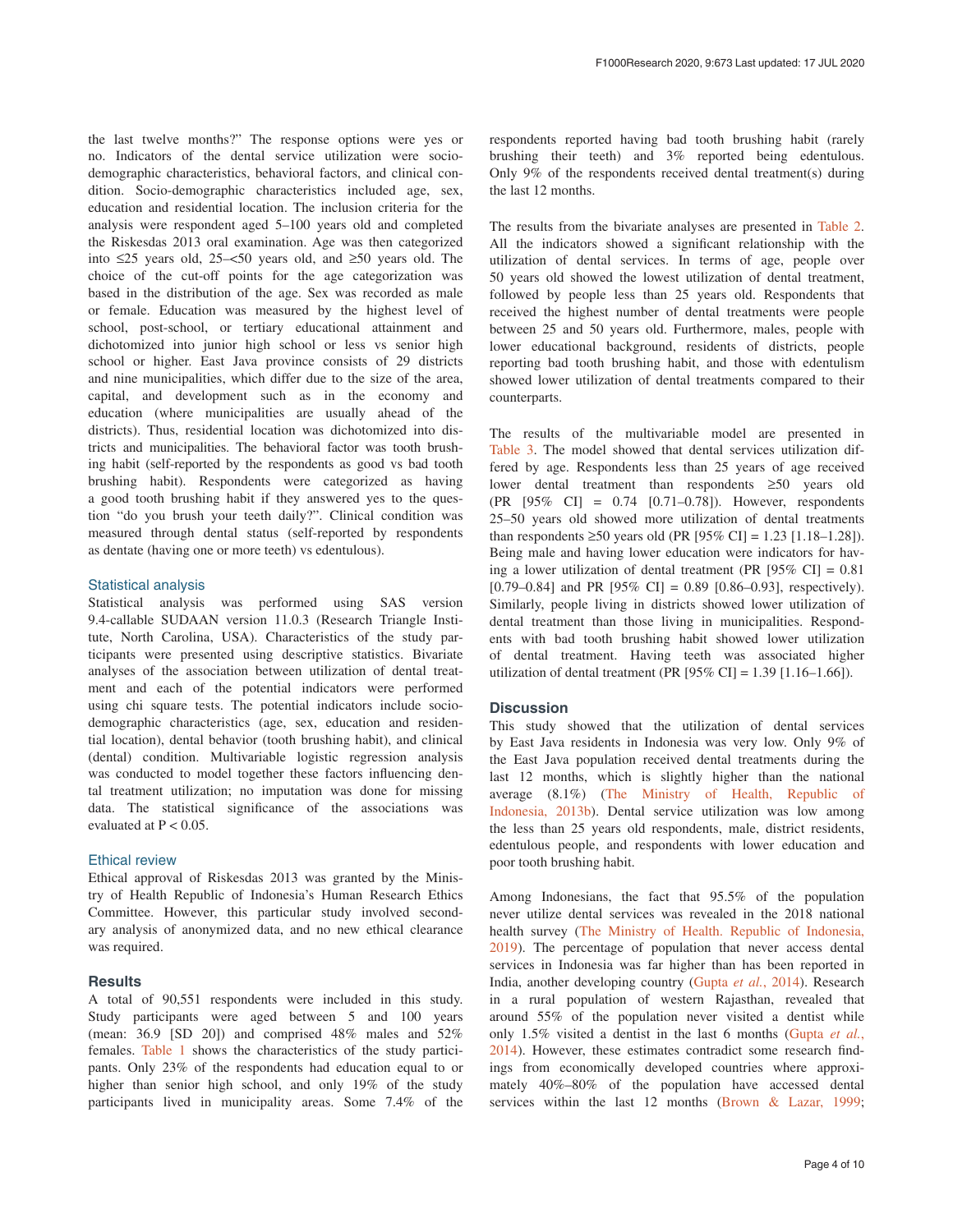| <b>Characteristics</b>                                     | % of respondents<br>[95% CI] |
|------------------------------------------------------------|------------------------------|
| Outcome                                                    |                              |
| Dental services utilization                                |                              |
| Received dental treatment during the last 12 months        | $9[8.8-9.2]$                 |
| Did not receive dental treatment during the last 12 months | 91 [90.8-91.2]               |
| <b>Indicators</b>                                          |                              |
| Socio-demographic characteristics                          |                              |
| Age                                                        |                              |
| <25 years old                                              | 31.9 [31.6-32.2]             |
| $\geq$ 25-<50 years old                                    | 39.6 [39.2-39.9]             |
| $\geq$ 50 years old                                        | 28.5 [28.2-28.8]             |
| Sex                                                        |                              |
| Male                                                       | 48.1 [47.8-48.4]             |
| Female                                                     | 51.9 [51.6-52.2]             |
| Education                                                  |                              |
| Junior high school or less                                 | 77.4 [77.1-77.6]             |
| Senior high school or higher                               | 22.6 [22.4-22.9]             |
| Residential place                                          |                              |
| <b>Districts</b>                                           | 81.3 [81.0-81.6]             |
| Municipality                                               | 18.7 [18.4-19.0]             |
| Oral health behavior                                       |                              |
| Tooth brushing habit                                       |                              |
| Self-reported bad tooth brushing habit                     | $7.4$ [7.2-7.6]              |
| Self-reported good tooth brushing habit                    | 92.6 [92.4-92.8]             |
| Clinical condition                                         |                              |
| Dental Status                                              |                              |
| Not edentulous                                             | 97.3 [97.2-97.4]             |
| Edentulous                                                 | $2.7$ [2.6-2.8]              |

<span id="page-4-0"></span>**Table 1. Demographic and background characteristics of the study participants.**

95% CI: 95% Confidence Interval

[Kiyak & Reichmuth, 2005](#page-7-0)). Lack of awareness about oral health could be a reason behind the lower utilization of dental services in East Java province, Indonesia.

In East Java, utilization of dental services varied according to socio-demographic, behavioural, and clinical factors. People aged 25–50 years had the highest utilization of dental services in this study, followed by those ≥50 year old. Those less than 25 years old had the lowest utilization of dental treatment. Among Indonesians, people in 25–50 years of age are considered the productive workforce, at which point they have usually progressed in their careers to a point and are earning enough to allow them to have insurance or utilize dental services privately. This could be the reason for greater utilization of dental treatment in this age group.

This study finds that females have greater utilization of dental services, supporting previous studies ([Emerich](#page-7-0) *et al.*, 2015; [Green & Pope, 1999;](#page-7-0) Honkala *et al.*[, 1997; Saintrain](#page-7-0) *et al.*, 2014), while also contradicting another study (Akbar *et al.*[, 2019](#page-7-0)). Women's greater use of oral health service providers is likely because they pay more attention to esthetics and oral hygiene. Research shows that women pay more attention to their appearance and health [\(Green & Pope, 1999](#page-7-0)). On the other hand, men tend not to seek dental service due to the lack of perception of their need [\(Kiyak, 1993\)](#page-7-0).

Education is also an indicator for dental service utilization. People with lower educational background have lower access to dental treatment, supporting previous research. A study showed that higher educated individuals visited the dentist 10 times more than those with low education [\(Barros & Bertoldi, 2002\)](#page-7-0).

East Java province is one of the provinces located in the main island, Java. Among other islands, the Java island is categorized as the most developed. Thus, socioeconomic inequality among each area in East Java could be considered lower than other less developed islands. However, this research still finds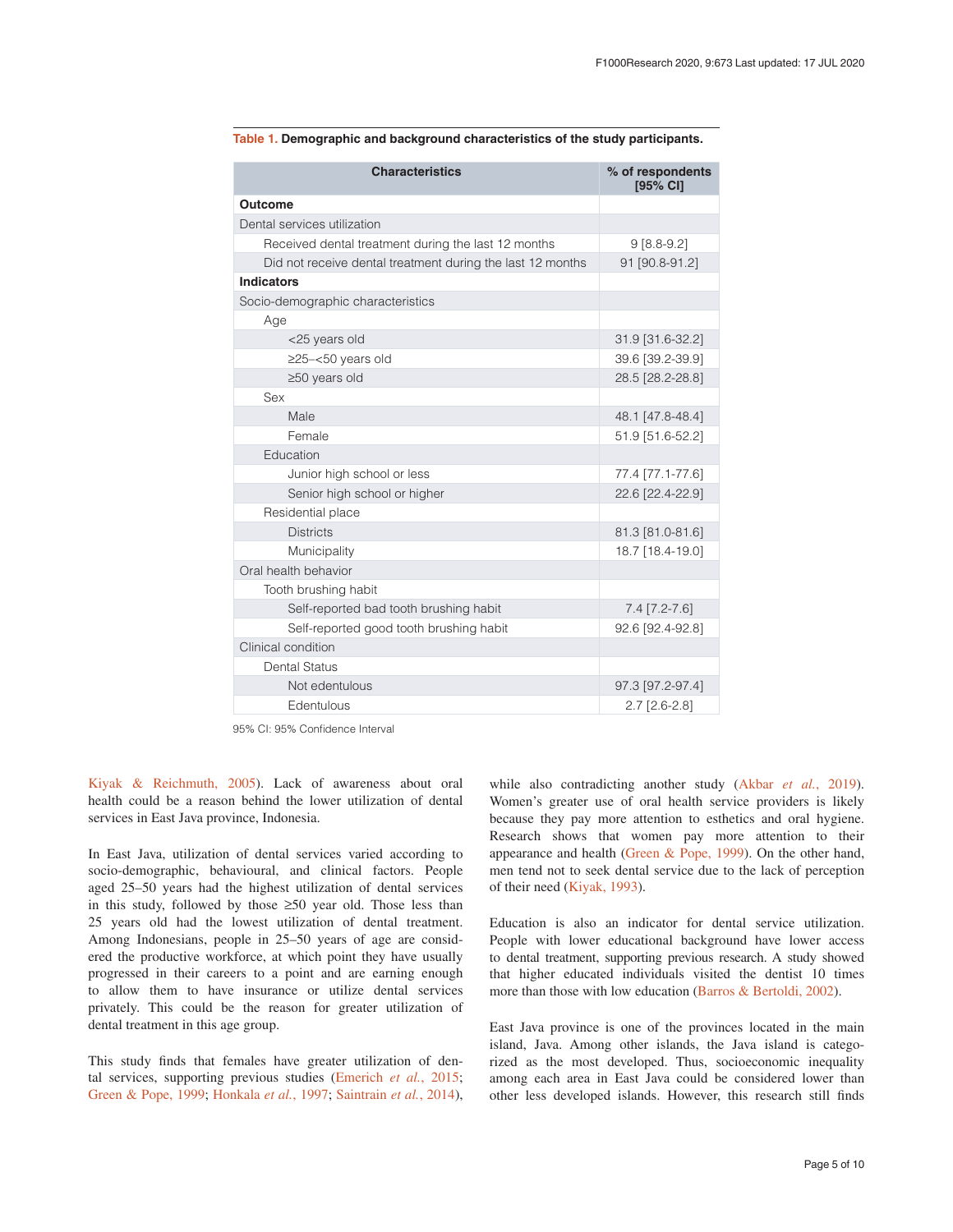| <b>Indicators</b>                          | Utilization of dental services (received dental<br>treatment during the last 12 months) |                    |
|--------------------------------------------|-----------------------------------------------------------------------------------------|--------------------|
|                                            | % of respondents [95% CI]                                                               | <b>PR [95% CI]</b> |
| Socio-demographic characteristics          |                                                                                         |                    |
| Age                                        |                                                                                         |                    |
| <25 years old                              | $8.4 [8.1 - 8.8]$                                                                       | $0.83$ [0.79-0.87] |
| $\geq$ 25-<50 years old                    | 10.5 [10.2-10.8]                                                                        | 1.40 [1.35-1.45]   |
| $\geq$ 50 years old                        | $7.5$ $[7.2 - 7.9]$                                                                     | ref(1)             |
| Sex                                        |                                                                                         |                    |
| Male                                       | $8.1$ [7.9-8.4]                                                                         | 0.80 [0.78-0.83]   |
| Female                                     | $9.8$ [ $9.5 - 10.1$ ]                                                                  | ref $(1)$          |
| Education                                  |                                                                                         |                    |
| Junior high school or less                 | $8.7$ [ $8.5 - 8.9$ ]                                                                   | $0.82$ [0.79-0.85] |
| Senior high school or higher               | $9.9$ [ $9.5 - 10.4$ ]                                                                  | ref $(1)$          |
| Residential place                          |                                                                                         |                    |
| <b>Districts</b>                           | $8.7$ [ $8.5 - 8.9$ ]                                                                   | $0.87$ [0.84-0.91] |
| Municipality                               | 10.2 [9.7-10.6]                                                                         | ref $(1)$          |
| Oral health behavior                       |                                                                                         |                    |
| Tooth brushing habit                       |                                                                                         |                    |
| Self-reported bad tooth brushing<br>habit  | $4.1$ [3.6-4.6]                                                                         | $0.45$ [0.41-0.48] |
| Self-reported good tooth brushing<br>habit | $9.0$ [8.8-9.2]                                                                         | ref $(1)$          |
| Clinical condition                         |                                                                                         |                    |
| Dental status                              |                                                                                         |                    |
| Not edentulous                             | $8.7$ [ $8.5 - 8.9$ ]                                                                   | 2.70 [2.32-3.15]   |
| Edentulous                                 | $3.2$ [2.5-4.0]                                                                         | ref $(1)$          |

<span id="page-5-0"></span>**Table 2. Bivariate analysis of the association between dental service utilization and each of the explanatory variables.**

**Bold**: indicator was significant; 95% CI: 95% Confidence Interval; PR: Prevalence Ratio; Bivariate analysis was conducted using chi-square

that dental service utilization is lower among the district residents than the municipality residents in East Java. This finding supports previous research (Akbar *et al.*[, 2019\)](#page-7-0). It is known that public transport networks are less developed in rural areas than in urban areas. Lack of transport access to dental facilities can be an obstacle to routine dental visit ([Hamano](#page-7-0) *et al.*, 2017; [Ogunbodede](#page-7-0) *et al.*, 2015). Moreover, the use of a service also depends on the perception of user's needs, influenced by their values, beliefs and cultures ([Giordani](#page-7-0) *et al.*, 2010). A study in Istanbul ([Ozkan](#page-7-0) *et al.*, 2011) found that more than half of the population surveyed did not feel the need or have the desire to visit a dentist, although their dental conditions were not ideal.

This study finds that people who have bad tooth brushing habit utilize dental services less, supporting previous research (Jordao *et al.*[, 2018\)](#page-7-0). Jessor's problem behaviour theory ([Jessor, 1991\)](#page-7-0) proposes that various risk behaviours are

inter-related. Research ([Jordao](#page-7-0) *et al.*, 2018) has affirmed this theory in the dental behaviors field, finding that there are clustering patterns in dental health behaviors whereby less frequent tooth brushing is clustered with high sugar intake, current smoking, and lack of dental visits.

Moreover, dentate people in East Java utilize more dental services than edentulous people, similar with other research finding [\(Tuominen, 1987\)](#page-7-0). In many countries, the reason for dental service use is to mainly undergo dental treatment. This is especially true in developing countries where most of the people visit dental care services only when they are in pain ([Varenne](#page-7-0) *et al.*, [2006\)](#page-7-0). Edentulousness in some parts of the world has been thought of as a healthy condition without pain even though this condition could reduce the ability to chew certain types of food, reducing the quality of life. Elders were also found to be more resilient to poor clinical status compared to younger people ([Slade & Sanders, 2011](#page-7-0)).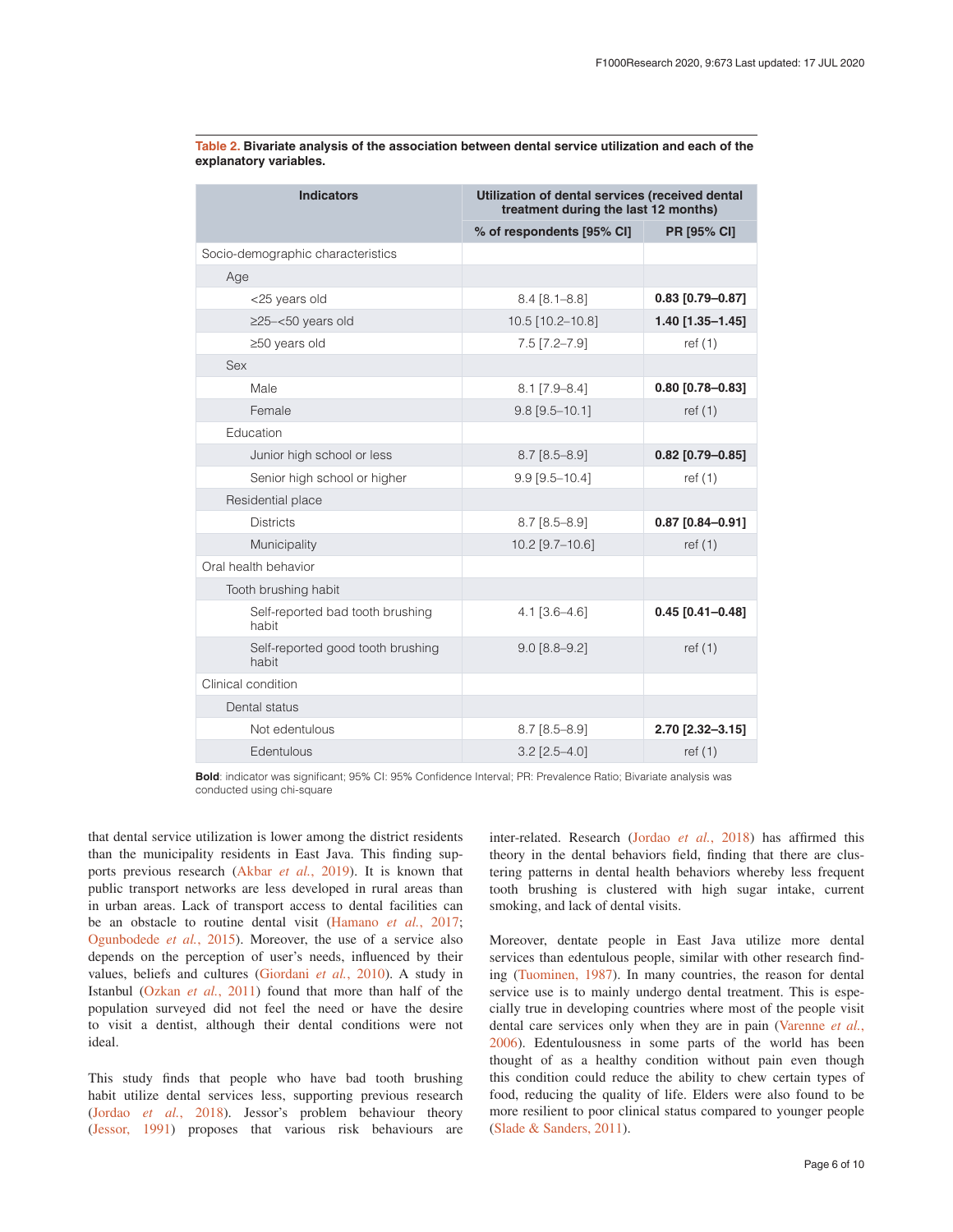| <b>Characteristics</b>                                 | Utilization of dental services (received dental<br>treatment during the last 12 months) |                 |
|--------------------------------------------------------|-----------------------------------------------------------------------------------------|-----------------|
|                                                        | <b>PR</b>                                                                               | $[95%$ CI]      |
| Socio-demographic characteristics                      |                                                                                         |                 |
| Age                                                    |                                                                                         |                 |
| <25 years old                                          | 0.74                                                                                    | $[0.71 - 0.78]$ |
| $\geq$ 25-<50 years old                                | 1.23                                                                                    | $[1.18 - 1.28]$ |
| $\geq$ 50 years old                                    | ref $(1)$                                                                               |                 |
| Sex                                                    |                                                                                         |                 |
| Male                                                   | 0.81                                                                                    | $[0.79 - 0.84]$ |
| Female (reference)                                     | ref(1)                                                                                  |                 |
| Education                                              |                                                                                         |                 |
| Junior high school or less                             | 0.89                                                                                    | $[0.86 - 0.93]$ |
| Senior high school or higher<br>(reference)            | ref $(1)$                                                                               |                 |
| Residential place                                      |                                                                                         |                 |
| <b>Districts</b>                                       | 0.91                                                                                    | $[0.88 - 0.95]$ |
| Municipality (reference)                               | ref $(1)$                                                                               |                 |
| Oral health behavior                                   |                                                                                         |                 |
| Tooth brushing habit                                   |                                                                                         |                 |
| Self-reported bad tooth brushing<br>habit              | 0.53                                                                                    | $[0.48 - 0.59]$ |
| Self-reported good tooth brushing<br>habit (reference) | ref $(1)$                                                                               |                 |
| Clinical conditions                                    |                                                                                         |                 |
| Dental status                                          |                                                                                         |                 |
| Not edentulous                                         | 1.39                                                                                    | $[1.16 - 1.66]$ |
| Edentulous                                             | ref $(1)$                                                                               |                 |

#### <span id="page-6-0"></span>**Table 3. Multivariable analysis of dental services utilization.**

**Bold**: indicator was significant; 95% CI: 95% Confidence Interval; PR: Prevalence Ratio; Multi variable analysis was conducted using logistic regression

The strength of this study lies in the nature of data collected in a national survey, allowing a representative data of the East Java population. The cross-sectional study design is a limitation as it precludes causal explanations. Self-reported utilization of dental services and lack of data on insurance coverage and income could be other limitations of this study as associations between lower socioeconomic status and decreased access to dental services have been found in several countries (Grytten *et al.*[, 2012; Hjern](#page-7-0) *et al.*, 2001; [Larson & Halfon,](#page-7-0)  [2010; Listl, 2011;](#page-7-0) [Murakami](#page-7-0) *et al.*, 2014; [Tchicaya & Lorentz,](#page-7-0) [2014\)](#page-7-0). However, the study findings are in agreement with prior research that assessed dental care utilization, and it provides avenues for future research.

#### **Conclusions**

This first detailed population-based study in the East Java province of Indonesia has demonstrated that the use of dental services is influenced by socio-demographic factors such as age, sex, education and residential location. Moreover, poor tooth

brushing habit and being edentulous are also indicators of lower dental service utilization.

#### **Data availability**

Data used for this analysis are available by a written request to the Ministry of Health Republic of Indonesia.

#### Source data

The available variables of Riskesdas 2013 dataset could be learnt from the national report of Riskesdas 2013 produced by Indonesian Ministry of Health, available online in [http://labdata.](http://labdata.litbang.kemkes.go.id/images/download/laporan/RKD/2013/Laporan_riskesdas_2013_final.pdf) [litbang.kemkes.go.id/images/download/laporan/RKD/2013/](http://labdata.litbang.kemkes.go.id/images/download/laporan/RKD/2013/Laporan_riskesdas_2013_final.pdf) [Laporan\\_riskesdas\\_2013\\_final.pdf](http://labdata.litbang.kemkes.go.id/images/download/laporan/RKD/2013/Laporan_riskesdas_2013_final.pdf). A written request of a sub data set should be sent to the Ministry of Health Republic of Indonesia (sent to the head of research and development division of the Ministry of Health Republic of Indonesia at Jl. Percetakan Negara no 29 Jakarta Pusat, Indonesia) along with a proposal detailing the proposed analysis. After approval,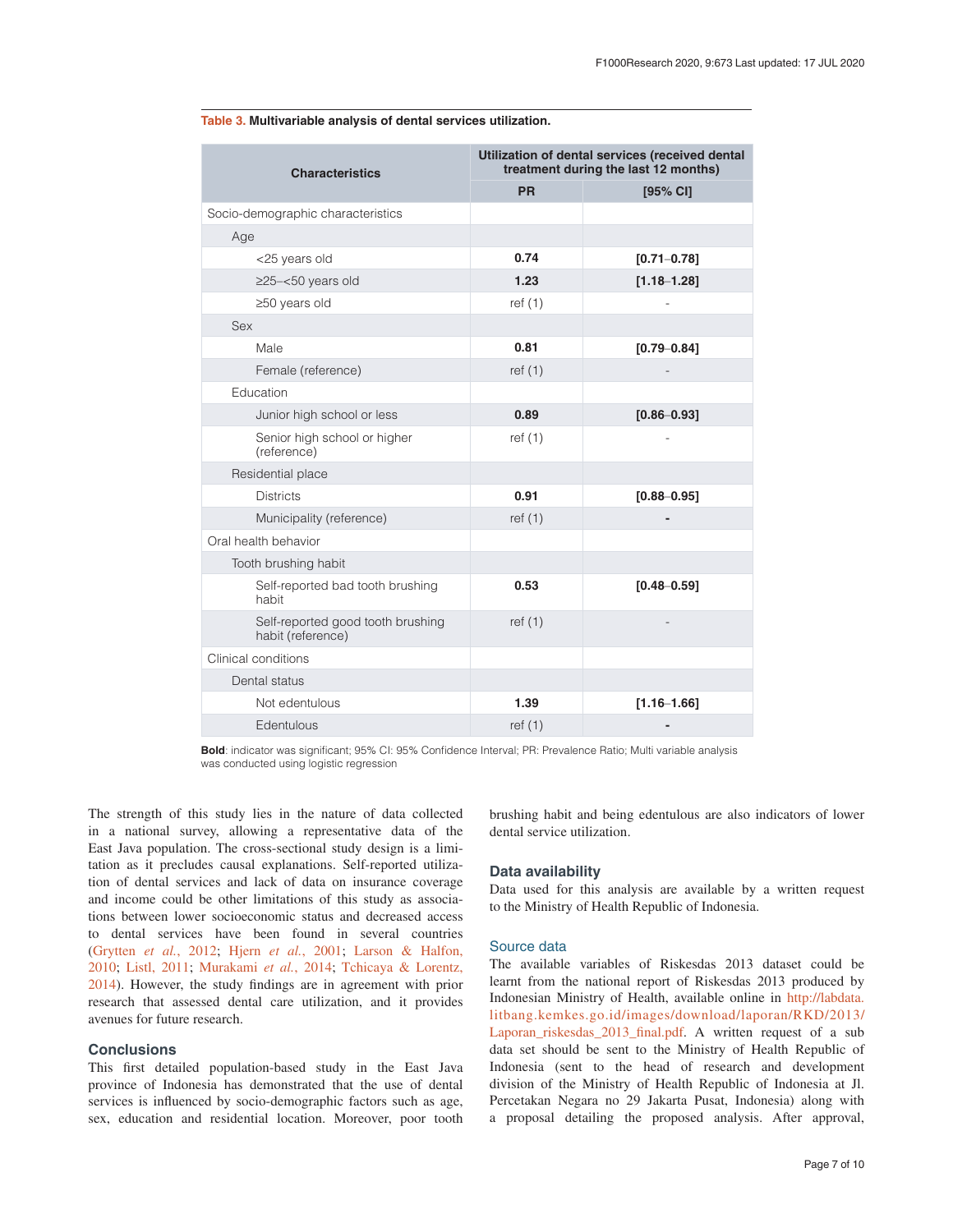<span id="page-7-0"></span>the proposal will be analyzed by the data management laboratory. Successful applicants will get the data by email after signing a letter of agreement about the data management, including an agreement to neither send the data to other party nor using

it for other reason than that has been agreed by the Ministry. The instruction of how to apply for the data are available from the Indonesian Ministry of Health's website: [http://labmandat.litbang.](http://labmandat.litbang.kemkes.go.id/images/download/peraturan/alur.pdf) [kemkes.go.id/images/download/peraturan/alur.pdf](http://labmandat.litbang.kemkes.go.id/images/download/peraturan/alur.pdf)

#### **References**

Akbar FH, Pasinringi S, Awang AH: **Relationship Between Health Service Access to Dental Conditions in Urban and Rural Areas in Indonesia.** *Pesquisa Brasileira em Odontopediatria e Clínica Integrada.* 2019; **19**(1): e4652. **[Publisher Full Text](http://dx.doi.org/10.4034/PBOCI.2019.191.83)**

Barros AJD, Bertoldi AD: **Inequalities in utilization and access to dental services: a nationwide assessment.** *Ciência & Saúde Coletiva.* 2002; **7**(4): 709–17.

#### **[Publisher Full Text](http://dx.doi.org/10.1590/S1413-81232002000400008)**

Bayat F, Vehkalahti MM, Zafarmand AH, *et al.*: **Impact of insurance scheme on adults' dental check-ups in a developing oral health care system.** *Eur J Dent.* 2008; **2**(1): 3–10.

**[PubMed Abstract](http://www.ncbi.nlm.nih.gov/pubmed/19212502)** | **[Publisher Full Text](http://dx.doi.org/10.1055/s-0039-1697346)** | **[Free Full Text](http://www.ncbi.nlm.nih.gov/pmc/articles/2633147)**

Brown LJ, Lazar V: **Dental care utilization: how saturated is the patient market?.** *J Am Dent Assoc.* 1999; **130**(4): 573–80.

**[PubMed Abstract](http://www.ncbi.nlm.nih.gov/pubmed/10203911)** | **[Publisher Full Text](http://dx.doi.org/10.14219/jada.archive.1999.0255)**

Deloitte Indonesia: **Ensuring the Sustainability of JKN-KIS for the Indonesian People: Intended to cover the health costs of all Indonesians, the JKN-KIS national insurance program is now on the brink. How can this program**  survive?. Deloitte Indonesia Perspectives 1<sup>st</sup> ed. 2019. **[Reference Source](https://www2.deloitte.com/content/dam/Deloitte/id/Documents/about-deloitte/id-about-dip-edition-1-chapter-1-en-sep2019.pdf)**

Department of economic and social affairs - United Nation: **World population prospect 2019: highlights**. New York. 2019. **[Reference Source](https://population.un.org/wpp/Publications/Files/WPP2019_Highlights.pdf)**

Emerich TB, Pacheco KTDS, Carvalho RB, *et al.*: **Access to Dental Services and Related Factors in Adolescents from Vitória, Espírito Santo, Brazil, 2011.** *Brazilian Research in Pediatric Dentistry and Integrated Clinic.* 2015; **15**(1): 253–262. **[Publisher Full Text](http://dx.doi.org/10.4034/PBOCI.2015.151.27)**

Giordani JMA, de Slavutzky SMB, Koltermann AP, *et al.*: **Inequalities in prosthetic rehabilitation among elderly people: the importance of context.** *Community Community Dent Oral Epidemiol.* 2010; **39**(3): 230–8. **[PubMed Abstract](http://www.ncbi.nlm.nih.gov/pubmed/21070321)** | **[Publisher Full Text](http://dx.doi.org/10.1111/j.1600-0528.2010.00587.x)**

Glick M, da Silva OM, Seeberger GK, *et al.*: **FDI Vision 2020: Shaping the future of oral health.** *Int Dent J.* 2012; **62**(6): 278–291.

**[PubMed Abstract](http://www.ncbi.nlm.nih.gov/pubmed/23252585)** | **[Publisher Full Text](http://dx.doi.org/10.1111/idj.12009)** Green CA, Pope CR: **Gender, psychosocial factors and the use of medical services: A longitudinal analysis.** *Soc Sci Med.* 1999; **48**(10): 1363–1372.

#### **[PubMed Abstract](http://www.ncbi.nlm.nih.gov/pubmed/10369437)** | **[Publisher Full Text](http://dx.doi.org/10.1016/s0277-9536(98)00440-7)**

Grytten J, Holst D, Skau I: **Demand for and utilization of dental services according to household income in the adult population in Norway.** *Community Dent Oral Epidemiol.* 2012; **40**(4): 297–305. **[PubMed Abstract](http://www.ncbi.nlm.nih.gov/pubmed/22239170)** | **[Publisher Full Text](http://dx.doi.org/10.1111/j.1600-0528.2011.00659.x)**

Gupta S, Ranjan V, Rai S, *et al.*: **Oral health services utilization among the rural population of western Rajasthan, India.** *J Indian Acad Oral Med Radiol.* 2014; **26**(4): 410–3.

#### **[Publisher Full Text](http://dx.doi.org/10.4103/0972-1363.155688)**

Hamano T, Takeda M, Tominaga K, *et al.*: **Is accessibility to dental care facilities in rural areas associated with number of teeth in elderly residents?** *Int J* 

*Environ Res Public Health.* 2017; **14**(3): 327. **[PubMed Abstract](http://www.ncbi.nlm.nih.gov/pubmed/28335583)** | **[Publisher Full Text](http://dx.doi.org/10.3390/ijerph14030327)** | **[Free Full Text](http://www.ncbi.nlm.nih.gov/pmc/articles/5369162)**

Hjern A, Grindefjord M, Sundberg H, *et al.*: **Social inequality in oral health and use of dental care in Sweden.** *Community Dent Oral Epidemiol.* 2001; **29**(3): 167–174.

**[PubMed Abstract](http://www.ncbi.nlm.nih.gov/pubmed/11409675)** | **[Publisher Full Text](http://dx.doi.org/10.1034/j.1600-0528.2001.290302.x)**

Honkala E, Kuusela S, Rimpelä A, *et al.*: **Dental Services Utilization Between 1977 and 1995 by Finnish Adolescents of Different Socioeconomic Levels.** *Community Dent Oral Epidemiol.* 1997; **25**(6): 385–90. **[PubMed Abstract](http://www.ncbi.nlm.nih.gov/pubmed/9429809)** | **[Publisher Full Text](http://dx.doi.org/10.1111/j.1600-0528.1997.tb01727.x)**

Jessor R: **Risk behavior in adolescence: a psychosocial framework for understanding and action.** *J Adolesc Health.* 1991; **12**(8): 597–605. **[PubMed Abstract](http://www.ncbi.nlm.nih.gov/pubmed/1799569)** | **[Publisher Full Text](http://dx.doi.org/10.1016/1054-139x(91)90007-k)**

Jordão LMR, Malta DC, Freire MdCM: **Clustering patterns of oral and general health-risk behaviours in Brazilian adolescents: Findings from a national survey.** *Community Dent Oral Epidemiol.* 2018; **46**(2): 194–202. **[PubMed Abstract](http://www.ncbi.nlm.nih.gov/pubmed/29168590)** | **[Publisher Full Text](http://dx.doi.org/10.1111/cdoe.12354)**

Kiyak HA: **Age and culture: influences on oral health behavior.** *Int Dent J.* 1993; **43**(1): 9–16. **[PubMed Abstract](http://www.ncbi.nlm.nih.gov/pubmed/8478130)**

Kiyak HA, Reichmuth M: **Barriers to and enablers of older adults' use of dental services.** *J Dent Educ.* 2005; **69**(9): 975–86. **[PubMed Abstract](http://www.ncbi.nlm.nih.gov/pubmed/16141083)**

Larson K, Halfon N: **Family income gradients in the health and health care access of US children.** *Matern Child Health J.* 2010; **14**(3): 332–342. **[PubMed Abstract](http://www.ncbi.nlm.nih.gov/pubmed/19499315)** | **[Publisher Full Text](http://dx.doi.org/10.1007/s10995-009-0477-y)** | **[Free Full Text](http://www.ncbi.nlm.nih.gov/pmc/articles/2862175)**

Listl S: **Income-related inequalities in dental service utilization by Europeans aged 50+.** *J Dent Res.* 2011; **90**(6): 717–723.

**[PubMed Abstract](http://www.ncbi.nlm.nih.gov/pubmed/21508432)** | **[Publisher Full Text](http://dx.doi.org/10.1177/0022034511399907)** | **[Free Full Text](http://www.ncbi.nlm.nih.gov/pmc/articles/3318029)**

Murakami K, Aida J, Ohkubo T,*et al.*: **Income-related inequalities in preventive and curative dental care use among working-age Japanese adults in urban areas: A cross-sectional study.** *BMC Oral Health.* 2014; **14**: 117. **[PubMed Abstract](http://www.ncbi.nlm.nih.gov/pubmed/25234486)** | **[Publisher Full Text](http://dx.doi.org/10.1186/1472-6831-14-117)** | **[Free Full Text](http://www.ncbi.nlm.nih.gov/pmc/articles/4176863)**

Ogunbodede EO, Kida IA, Madjapa HS,*et al.*: **Oral health inequalities between rural and urban populations of the African and Middle East region.** *Adv Dent Res.* 2015; **27**(1): 18–25.

#### **[PubMed Abstract](http://www.ncbi.nlm.nih.gov/pubmed/26101336)** | **[Publisher Full Text](http://dx.doi.org/10.1177/0022034515575538)**

Ozkan Y, Özcan M, Kulak Y,*et al.*: **General health, dental status and perceived dental treatment needs of an elderly population in Istanbul.** *Gerodontology.* 2011; **28**(1): 28–36.

#### **[PubMed Abstract](http://www.ncbi.nlm.nih.gov/pubmed/21320160)** | **[Publisher Full Text](http://dx.doi.org/10.1111/j.1741-2358.2010.00363.x)**

Peres MA, Macpherson LM, Weyant RJ,*et al.*: **Oral diseases: a global public health challenge.** *Lancet.* 2019; **394**(10194): 249–260. **[PubMed Abstract](http://www.ncbi.nlm.nih.gov/pubmed/31327369)** | **[Publisher Full Text](http://dx.doi.org/10.1016/S0140-6736(19)31146-8)**

Petersen PE:**The World Health Organization Report 2003: Continous improvement of oral health in the 21st century-the approach of the WHO Global Oral Health Programme**. Geneva: World Health Organization. 2003. **[Reference Source](https://www.who.int/oral_health/media/en/orh_report03_en.pdf)**

Saintrain MV, Marques PL, Almeida LH,*et al.*: **The relation between gender in the access to dental services and goods.** *Revista Brasileira em Promocao da Saude Fortaleza.* 2014; **27**(3): 381–388. **[Publisher Full Text](http://dx.doi.org/10.5020/18061230.2014.p381)**

Slade GD, Sanders AE:**The Paradox of Better Subjective Oral Health in Older Age.** *J Dent Res.* 2011; **90**(11): 1279–85.

**[PubMed Abstract](http://www.ncbi.nlm.nih.gov/pubmed/21917599)** | **[Publisher Full Text](http://dx.doi.org/10.1177/0022034511421931)**

Social Insurance Administration Organization (Badan penyelenggara jaminan sosial kesehatan):**Sampled data of Social Insurance Administration Organization sampel (Data BPJS kesehatan tahun 2015-2016)**. 2019; 1.

Tchicaya A, Lorentz N: **Socioeconomic inequalities in the non-use of dental care in Europe.** *Int J Equity Health.* 2014; **13**: 7.

**[PubMed Abstract](http://www.ncbi.nlm.nih.gov/pubmed/24476233)** | **[Publisher Full Text](http://dx.doi.org/10.1186/1475-9276-13-7)** | **[Free Full Text](http://www.ncbi.nlm.nih.gov/pmc/articles/3909506)**

The Ministry of Health Republic of Indonesia. (n.d.): **Health data and information of East Java Province: Executive summary (Ringkasan eksekutif: data dan informasi kesehatan propinsi Jawa Timur)**. Jakarta: Data and Information Center The Ministry of Health Republic of Indonesia. 2013a.

The Ministry of Health Republic of Indonesia: **National report of Indonesian basic health survey 2018 (Laporan Nasional Riskesdas 2018)**. 2019. Tim riskesdas 2018. Lembaga Penerbit Badan Penelitian dan Pengembangan Kesehatan. Jakarta.

The Ministry of Health Republic of Indonesia: **National report of Indonesian basic health survey 2013 (Laporan Nasional Riskesdas 2013)**. 2013b. Tim riskesdas 2013. Lembaga Penerbit Badan Penelitian dan Pengembangan Kesehatan. Jakarta.

Tuominen R: **Utilization of oral health services by employed dentulous and edentulous populations.** *Proc Finn Dent Soc.* 1987; **83**(5–6): 249–255. **[PubMed Abstract](http://www.ncbi.nlm.nih.gov/pubmed/3124099)**

Varenne B, Petersen PE, Fournet F, *et al.*: **Illness-related behaviour and utilization of oral health services among adult city-dwellers in Burkina Faso: Evidence from a household survey.** *BMC Health Serv Res.* 2006; **6**: 164. **[PubMed Abstract](http://www.ncbi.nlm.nih.gov/pubmed/17192172)** | **[Publisher Full Text](http://dx.doi.org/10.1186/1472-6963-6-164)** | **[Free Full Text](http://www.ncbi.nlm.nih.gov/pmc/articles/1769368)**

Watt RG, Daly B, Allison P,*et al.*: **Ending the neglect of global oral health: time for radical action.** *Lancet.* 2019; **394**(10194): 261–72. **[PubMed Abstract](http://www.ncbi.nlm.nih.gov/pubmed/31327370)** | **[Publisher Full Text](http://dx.doi.org/10.1016/S0140-6736(19)31133-X)**

World Health Organization:**Oral Health**. 2020. **[Reference Source](https://www.who.int/health-topics/oral-health/#tab=tab_1)**

World Health Organization:**Declaration of Alma-Ata.** *Am J Public Health.* 2015; **105**(6): 1094–5.

**[PubMed Abstract](http://www.ncbi.nlm.nih.gov/pubmed/25970470)** | **[Publisher Full Text](http://dx.doi.org/10.2105/AJPH.2015.10561094)** | **[Free Full Text](http://www.ncbi.nlm.nih.gov/pmc/articles/4431090)**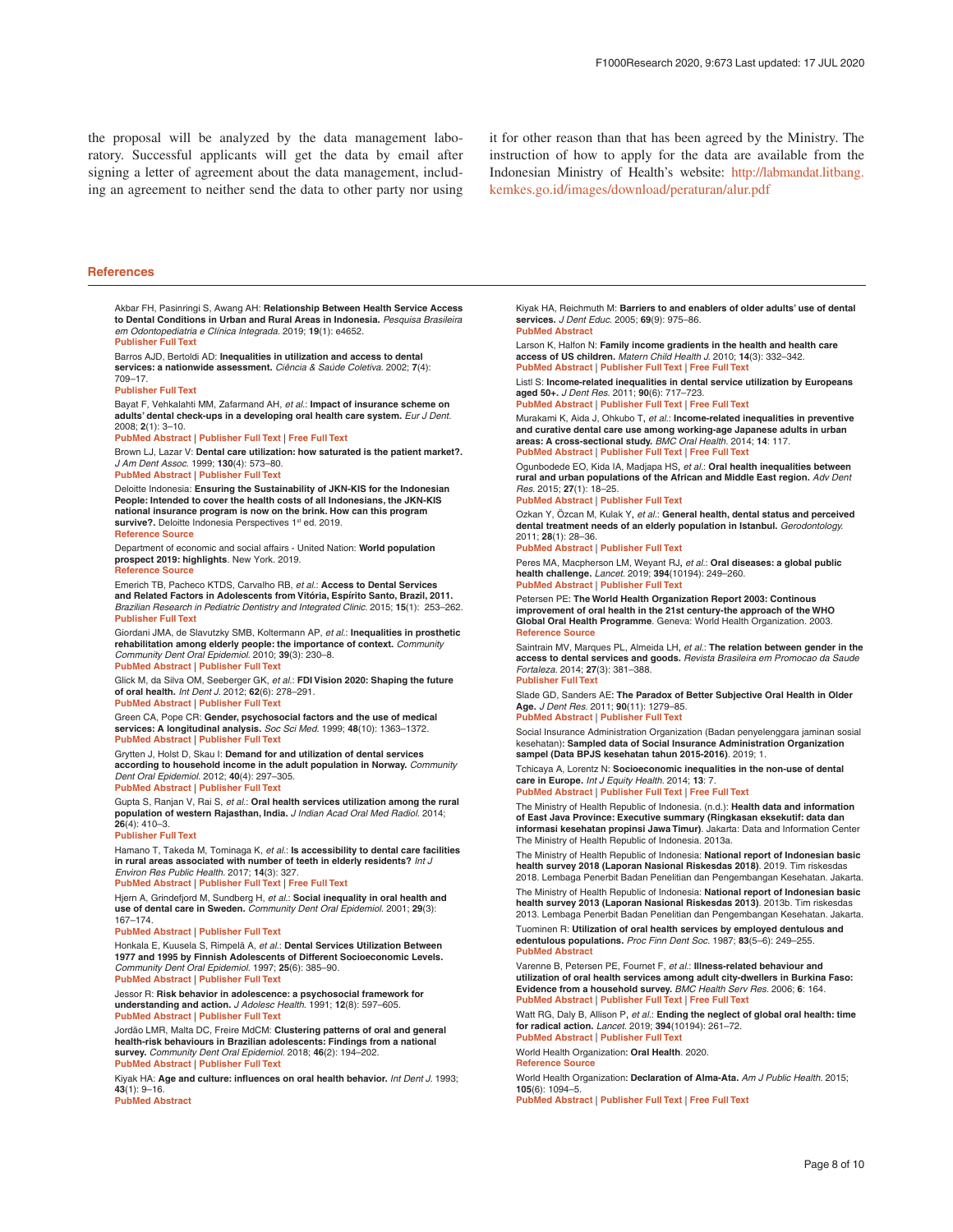# **Open Peer Review**

# **Current Peer Review Status:**

**Version 1**

Reviewer Report 16 July 2020

<https://doi.org/10.5256/f1000research.26147.r66387>

**© 2020 Jaafar A.** This is an open access peer review report distributed under the terms of the [Creative Commons](https://creativecommons.org/licenses/by/4.0/) [Attribution License](https://creativecommons.org/licenses/by/4.0/), which permits unrestricted use, distribution, and reproduction in any medium, provided the original work is properly cited.



**Azlan Jaafar**

Department of Periodontology & Community Oral Health, Faculty of Dentistry, Universiti Sains Islam, Nilai, Malaysia

The article is scientifically-well-written. No major issues related to methods or data analysis need to be highlighted. The authors have indicated the problem statement in the introduction on why they conduct the study. However, comments were given to improve the flow and content of the section.

The method is well-describe. The analysis performed is matched with the study design as recommended by others. The outcome measure of dental service utilization is following a well-versed definition by other researchers. However, there are some categorisations of independent variables that do not match the results. For example the age and dental status. The author stated that they are using ≤25, 25-<50, and ≥50 years old. However, in the results it was mentioned differently (less than 25, 25-50, and ≥50. The age categorisation should not overlap thus I would like to suggest new categorisation <25, 25-50, and >50. Whereas, the dental status was informed in methods was "dentate vs edentulous" but in the results it mentioned, "not edentulous vs edentulous". Although it seems to give similar meaning but consistency in reporting is essential.

The rest including abstract, discussion, and conclusion is well-written. The citation provided is also updated evidence. I also have given some papers for citations to enrich the discussion part. Other related information such as data sources is also stated in the identification of originality of the data.

### [Please see this annotated pdf.](https://f1000researchdata.s3.amazonaws.com/linked/307316.23698_-_ninuk_hariyani_comment_from_reveiwer.pdf)

Yes

**Is the work clearly and accurately presented and does it cite the current literature?** Yes

**Is the study design appropriate and is the work technically sound?** Yes

**Are sufficient details of methods and analysis provided to allow replication by others?**